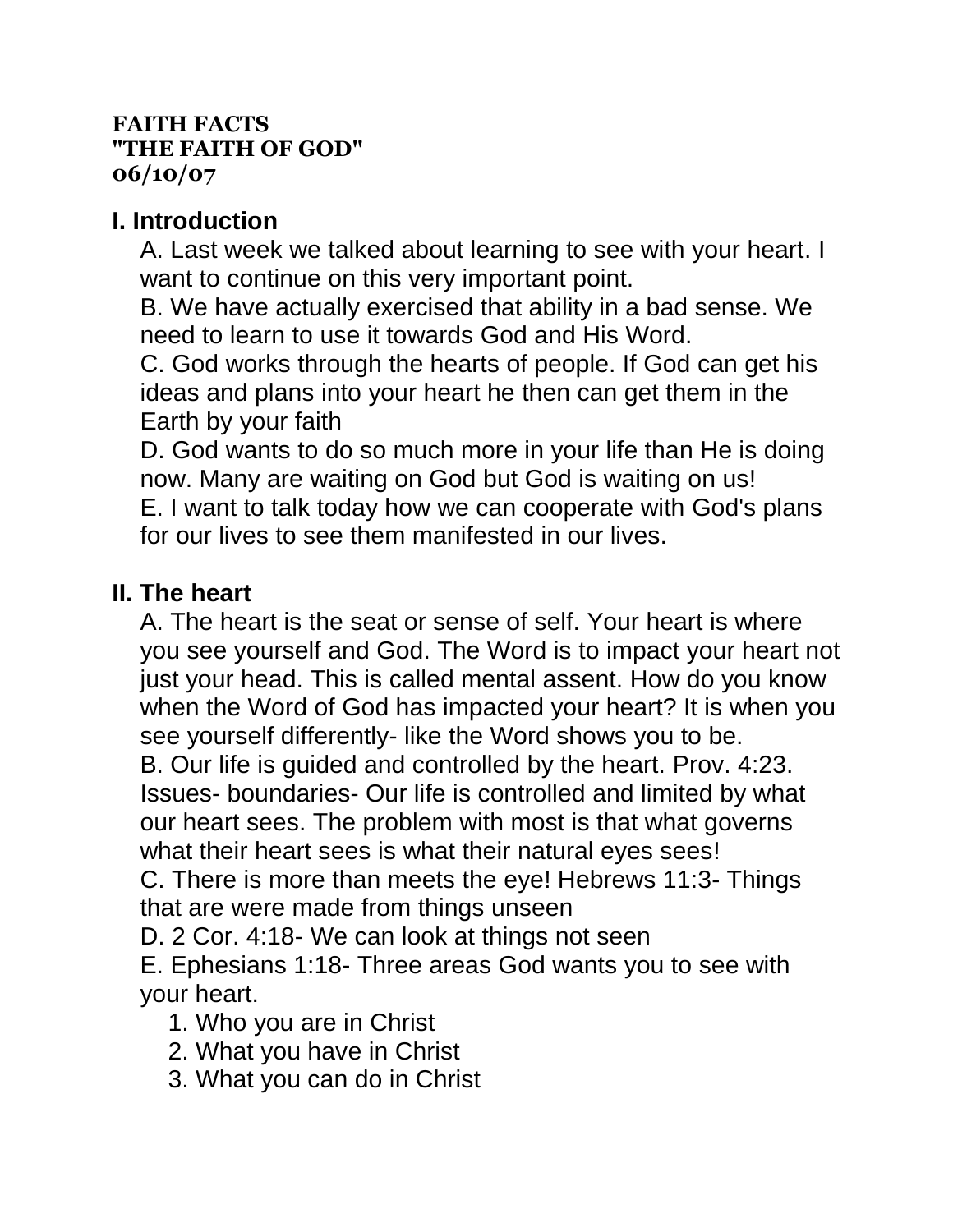F. These are the order of importance. Who you are is more important than what you have or where you go, because who you are determines what you will have and where you will go. G. We are to use God's gift of imagination to see ourselves the way God sees us. We are to see ourselves having what the Word says has been given. We are to see ourselves doing what He has called us to do.

# **III. The Faith of God**

A. Mark 11:22- We are called to operate in the God kind of faith. That is the kind of faith we have been given from Him B. How does God operate in faith? How did Jesus operate in faith?

C. If we pattern our faith after theirs we will see their results.

D. If our faith is to be operative we need to follow the principle of "The end from the beginning"

1. Isaiah 46:9-10- God declares the end from the beginning

2. God is outcome focused. God processes outcomes.

E. God operates on the principle of the end from the beginning. He sees completion in His mind and heart and speaks it and it becomes.

1. Light be and light became- light exist and light was F. We must operate the same way in all things for our faith to be operative. We must be outcome focused and not process focused.

G. Look at Jesus. Jesus always spoke outcomes. He thought and had the inner picture of outcomes. He declared them and they were processed.

1. Peace, be still, light be, be cleansed

H. The outcome contains the process. Jesus spoke outcomes and the processes took place to bring about the outcome.

## **IV. God's Faith in Us**

A. In the garden of Eden Adam and Eve were created beings not doings. God made them what they were and they were